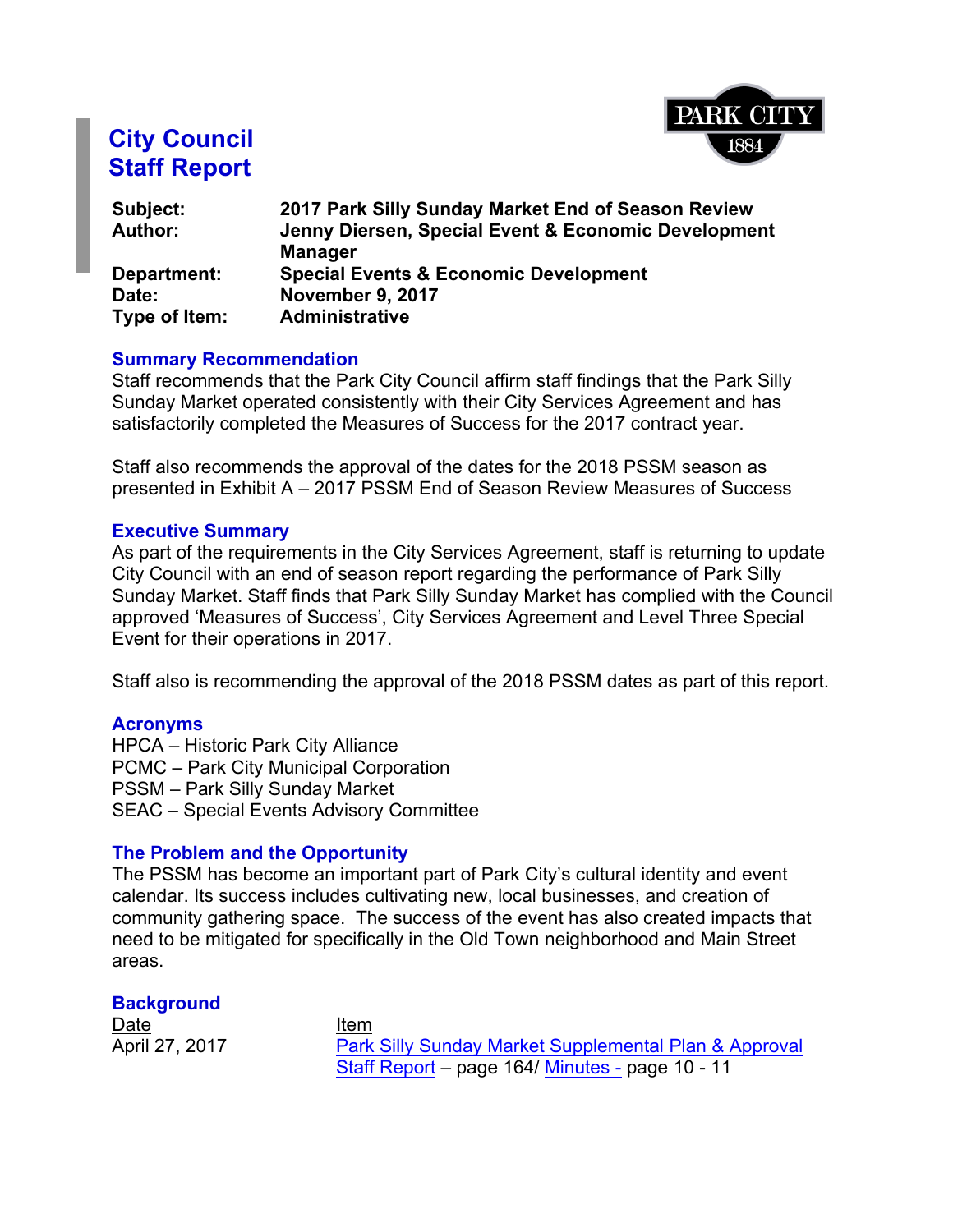| June 15, 2017      | Addendum to PSSM Supplemental Plan - Transportation     |
|--------------------|---------------------------------------------------------|
|                    | Mitigation – page 164 / Minutes page 5 & 6              |
| August 3, 2017     | <b>Park Silly Sunday Market Mid Season Review</b>       |
| August 31, 2017    | Addendum to PSSM Supplemental Plan - Pilot Paid Parking |
|                    | page 200 / Minutes page 13 - 15                         |
| September 14, 2017 | Park Silly Sunday Market Contract Approval page 202 /   |
|                    | Minutes page 12                                         |

On March 11, 2014 PCMC and PSSM entered into a three year City Service Agreement. The goals of the agreement were to reduce the negative impacts of the market, and provide a means for all stakeholders to provide feedback in an effort to reach the goals of all parties involved. As part of the City Service Contract, PSSM must present a complete an end of season review to City Council by November 15th of each contract year. PSSM continues to be compliant with the requirements of the contract.

In 2013, City Council approved a [three](http://www.parkcity.org/Home/ShowDocument?id=46935) [year](http://www.parkcity.org/Home/ShowDocument?id=46935) [contract](http://www.parkcity.org/Home/ShowDocument?id=46935) which included the following changes to previous contracts for the Park Silly Sunday Market:

- 3-year contract that renewed each year based on PSSM being in compliance with the 'Measures for Success' (EXHIBIT A).
- Cash contributions from the City to the market were reduced by \$5,000 on an annual basis. The cash contribution from the City went from \$50,000 in 2014 to \$45,000 in 2015 and to \$40,000 in 2016.
- There will not be any expansion of the Market's footprint.
- Includes definitions on different vendor categories.

On November 10, 2016, City Council approved a [one](http://www.parkcity.org/Home/ShowDocument?id=46937) [year](http://www.parkcity.org/Home/ShowDocument?id=46937) [extension](http://www.parkcity.org/Home/ShowDocument?id=46937) [to](http://www.parkcity.org/Home/ShowDocument?id=46937) [the](http://www.parkcity.org/Home/ShowDocument?id=46937) [PSSM](http://www.parkcity.org/Home/ShowDocument?id=46937) [City](http://www.parkcity.org/Home/ShowDocument?id=46937) [Service](http://www.parkcity.org/Home/ShowDocument?id=46937) [Contract](http://www.parkcity.org/Home/ShowDocument?id=46937) that included the terms below. This is the contract that the end of season review for 2017 will focus on:

- 1 year contract with no automatic renewal.
- PCMC waives the City Service Fees estimated at \$77,000 for 2017.
- PCMC will make a cash payment of \$20,000 to PSSM.
- PSSM will operate 14 markets on Sundays from June 4, 2017 through September 17, 2017. No market would be held on Sundays, August 6 (for the Arts Festival) or on Sunday, August 13.
- All other terms from the previous contract would remain the same, including:
	- o Use areas;
	- o City Council Check-ins; and
	- o Performance Measures.

On September 14, 2017, City Council approved a [new](http://www.parkcity.org/Home/ShowDocument?id=46933) [three](http://www.parkcity.org/Home/ShowDocument?id=46933) [year](http://www.parkcity.org/Home/ShowDocument?id=46933) [City](http://www.parkcity.org/Home/ShowDocument?id=46933) [Service](http://www.parkcity.org/Home/ShowDocument?id=46933) [contract](http://www.parkcity.org/Home/ShowDocument?id=46933) with PSSM. This contract begins for the 2018 season.

The 2017 End of Season Measures of Success chart is included as Exhibit A. Additionally, an Analysis of 2017 PSSM Season is attached as Exhibit B regarding the following topics:

• Operational Times & Days 2017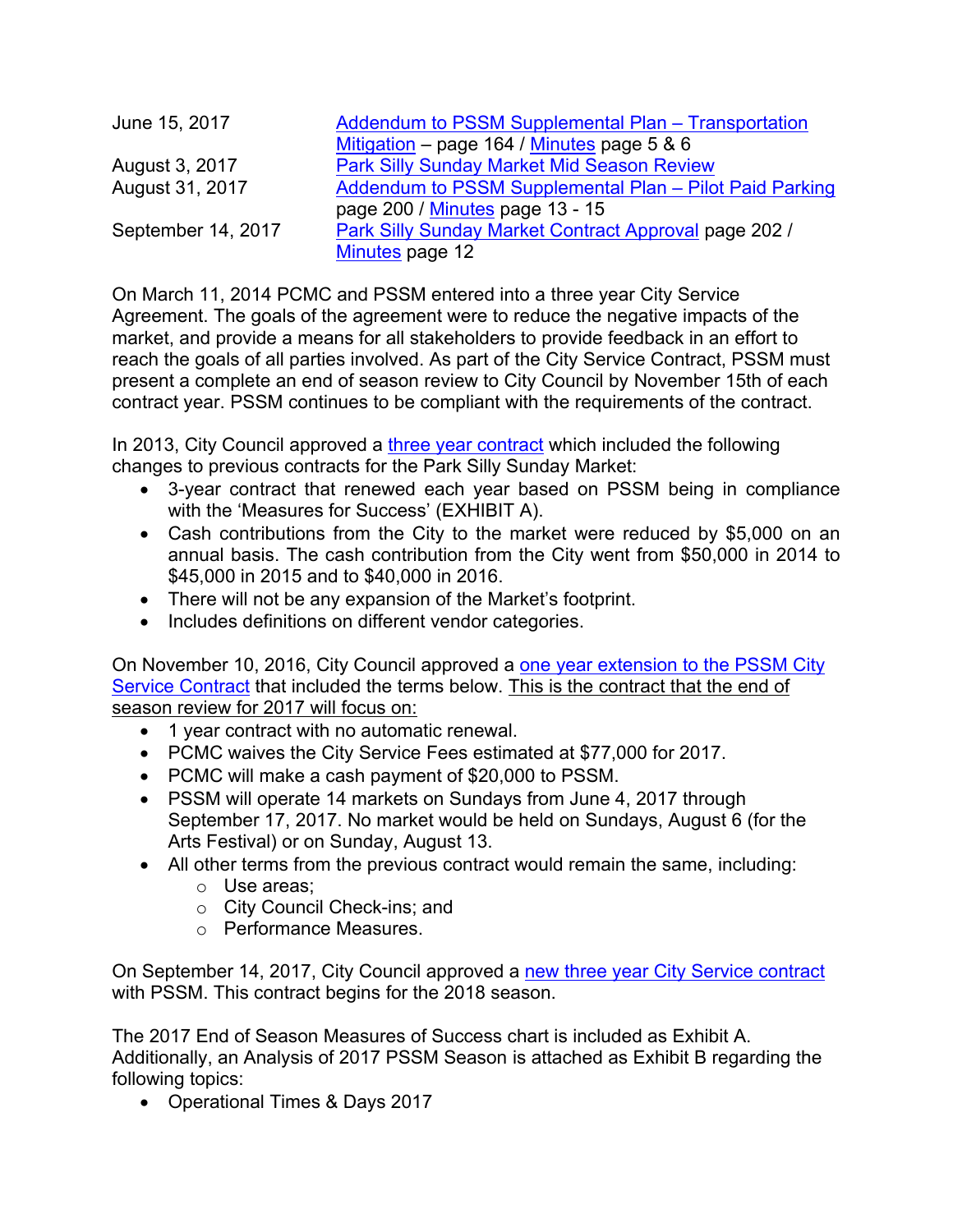- Working Group
- Financial Considerations
- Year End Comparison Attendance & Sustainability Efforts
- Transportation & Parking Count Comparison

## **Analysis Summary**

As the End of Season Measures of Success and Analysis of 2017 PSSM Season shows (Exhibits A and B), PSSM has been operating consistently with the City Service Contract.

Feedback from the community remains split regarding the PSSM. During the 2017 PSSM operations, staff received very few complaints from residents, staff or businesses regarding the event. Any time a grievance was received by staff or PSSM, the complaint was brought to the attention of PSSM immediately and the challenge was further mitigated. Specific examples of this are outlined as the 2017 Analysis of PSSM in Exhibit B. PSSM has been and continues to be willing to address challenges brought to their attention.

PSSM has worked to ensure that they are continually in compliance with the parameters of the City Services Agreement, Measures of Success and Level Three Event Permit and has worked with staff to continue to address concerns and implement mitigation opportunities as soon as they arise.

Both staff and PSSM understand that in future years, additional mitigation efforts will be needed. However, where this report is specifically focused on the required 2017 end-ofseason debrief, staff will hold discussion of potential mitigation strategies and additional changes for a staff report to be presented to Council in a subsequent meeting.

Questions for Council – (please refer to Exhibits A & B)

- 1. Does Council agree with the staff findings that PSSM performed within the standards of the past contract?
- 2. Does Council approve of the dates for the 2018 PSSM?

## **Alternatives for City Council to Consider**

**1. Recommended Alternative:** Affirm Staff findings that PSSM is operating consistently with the City Services Agreement and has satisfactorily completed the Measures of Success for the 2017 contract year. Council should also approve the dates for the 2018 season as reflected in Exhibit A.

## **This is Staff's recommendation.**

Pros:

- a. Staff believes the event's programs align with City Council's goals of providing a complete community that values economic diversity and arts and culture, creating engaged and effective government, and a thriving mountain community in the following ways:
	- Vibrant arts and culture offering;